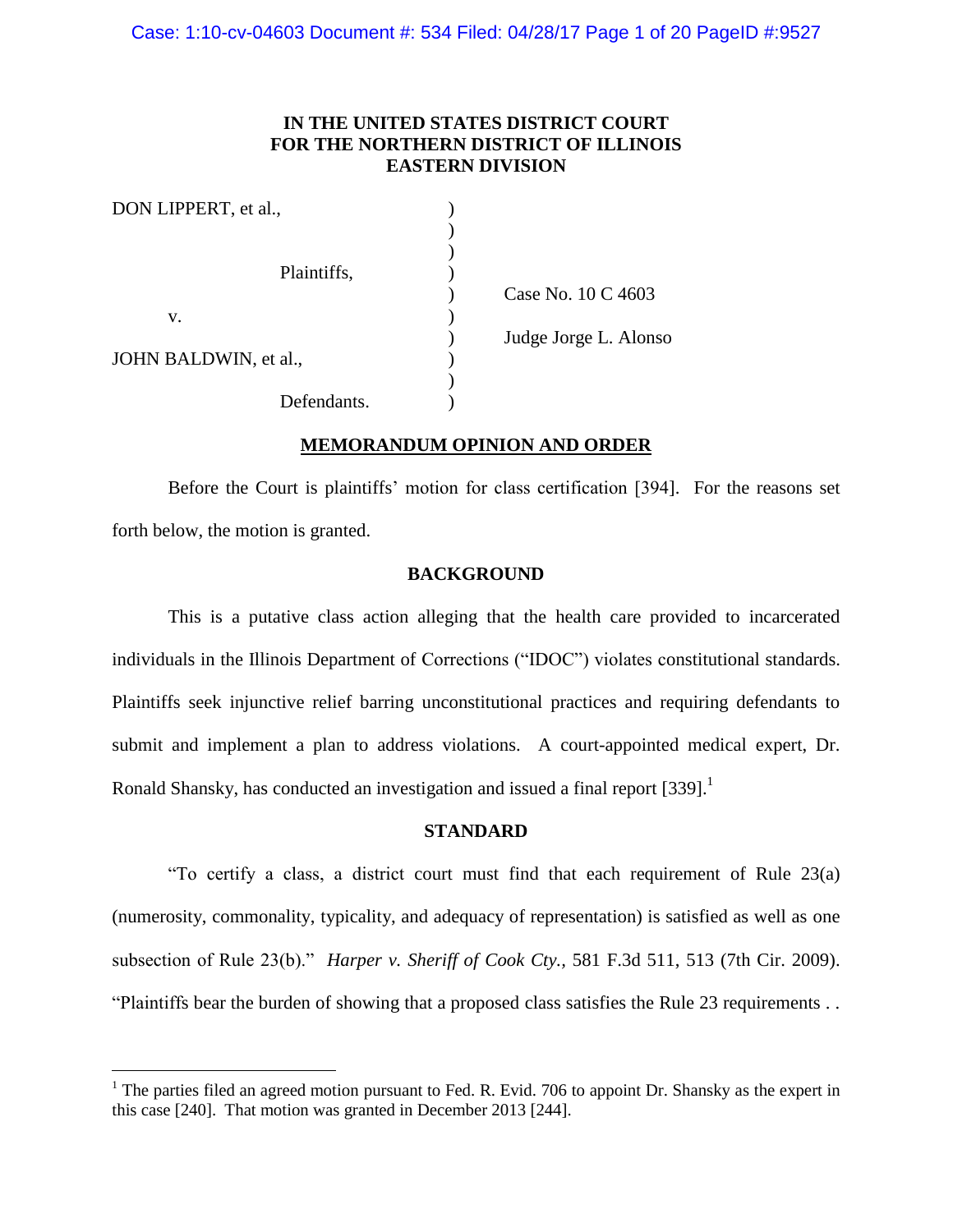Case: 1:10-cv-04603 Document #: 534 Filed: 04/28/17 Page 2 of 20 PageID #:9528

. by a preponderance of the evidence." *Messner v. Northshore Univ. Health Sys.,* 669 F.3d 802, 811 (7th Cir. 2012). "Failure to meet any of the Rule's requirements precludes class certification." *Arreola v. Godinez*, 546 F.3d 788, 794 (7th Cir. 2008).

### **DISCUSSION**

Plaintiffs seek to certify a class of "all prisoners in the custody of the Illinois Department of Corrections with serious medical or dental needs." (Pls.' Mem. at 4.)

## **Ascertainability**

"An implied requirement of Rule 23(a) dictates that the plaintiffs' proposed class definition be 'sufficiently definite that its members are ascertainable.'" *Holmes v. Godinez,* 311 F.R.D. 177, 213 (N.D. Ill. 2015) (quoting *Jamie S. v. Milwaukee Pub. Schs.,* 668 F.3d 481, 493 (7th Cir. 2012)). To satisfy this requirement, plaintiffs "must define the class with reference to 'objective criteria' and propose 'a reliable and administratively feasible mechanism for determining whether putative class members fall within the class definition.'" *Id.* (quoting *Jenkins v. White Castle Mgmt. Co.,* 12 C 7273, 2015 WL 832409, at \*5 (N.D. Ill. Feb. 25, 2015)). "[A] class of unidentified but potentially . . . eligible . . . [individuals] is inherently too indefinite to be certified." *Jamie S.,* 668 F.3d at 496.

Defendants argue that plaintiffs' proposed class lacks the definiteness required for certification, contending that there is "no objective, administratively feasible way to determine which inmates have serious medical or dental needs" and that they do not maintain a master list of inmates with serious medical or dental needs. (Defs.' Resp. at 26-27.) Defendants also contend that plaintiffs do not have standing to sue because they have received proper medical treatment. (*Id.* at 27.) Plaintiffs counter that the class is plainly identifiable—inmates with diagnosed medical or dental needs—and that defendants' own records "list thousands of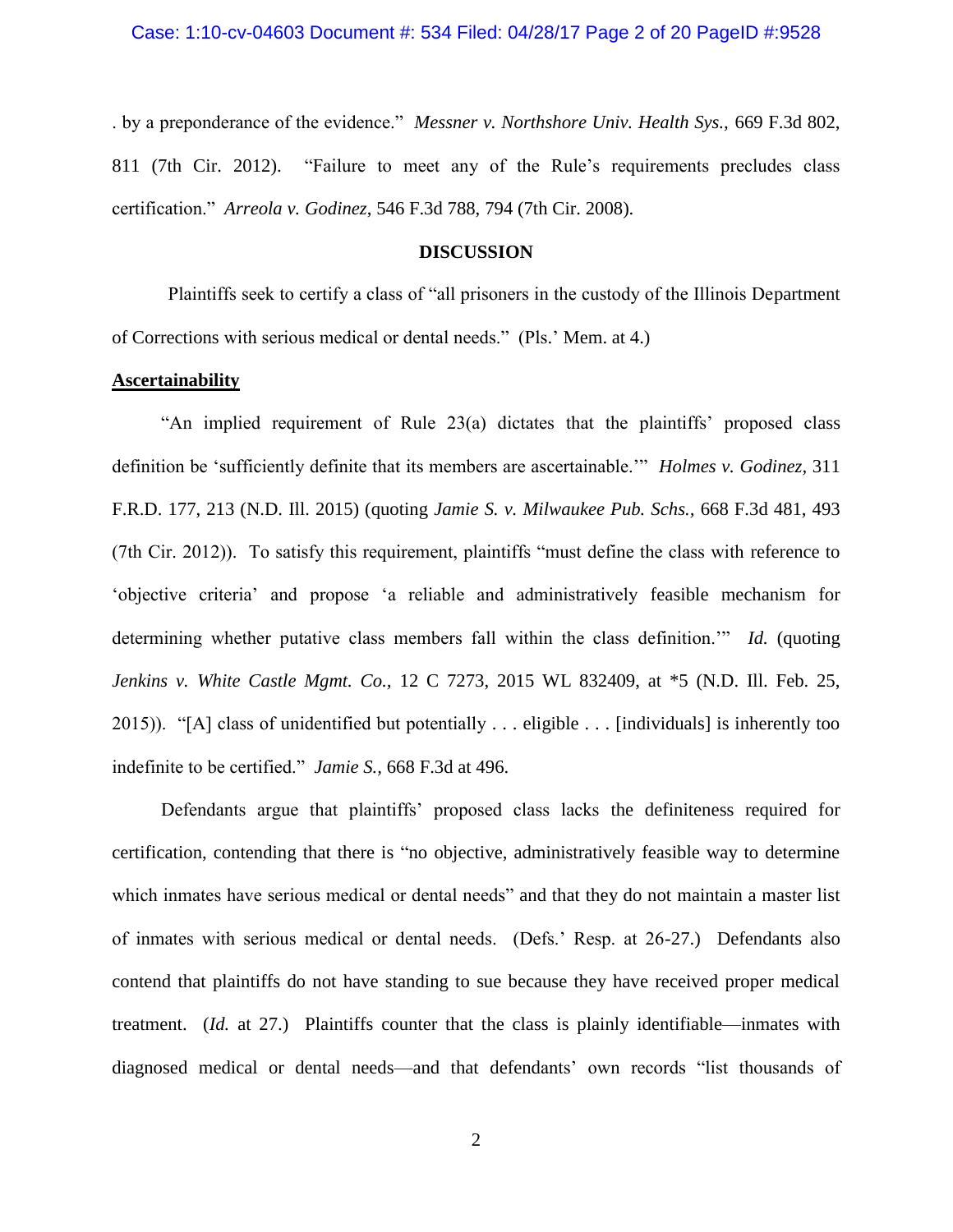## Case: 1:10-cv-04603 Document #: 534 Filed: 04/28/17 Page 3 of 20 PageID #:9529

prisoners diagnosed as needing medical or dental treatment." (Pls.' Mem. at 4-5; Pls.' Reply at  $(7.)^2$  Plaintiffs further contend that the Seventh Circuit has rejected a heightened ascertainability standard and that there are adequate records to identify class members. (Pls.' Reply at 25-26.) Finally, plaintiffs assert that defendants wrongly insist that this case is about inmates who have suffered past harm. (*Id*. at 27.) Plaintiffs emphasize that they are seeking injunctive relief from future harm for which they (and class members) are at risk because of defendants' flawed healthcare system. (*Id*.)

For purposes of the Eighth Amendment, "[a] serious medical condition is one that has been diagnosed by a physician as mandating treatment or one that is so obvious that even a lay person would perceive the need for a doctor's attention." *Greeno v. Daley,* 414 F.3d 645, 653 (7th Cir. 2005). Contrary to defendants' assertions, the Court finds several documents attached as exhibits to the briefs that can serve as "objective, administratively feasible way[s] to determine which inmates have serious medical or dental needs." For example, Menard's "Monthly Quality Improvement Meeting Agenda" dated October 27, 2015 is attached as Exhibit 4 to plaintiffs' memorandum in support of its motion for class certification. Therein, objective measures of inmates' health for September 2015 are delineated as follows: nine inmates visited the ER, six were hospitalized, sixty had their cases brought to the collegial review board, thirteen had outpatient surgery, thirty-five had initial or follow-up consults, nine had CTs or MRIs, two had dental surgery, three died, eleven had new diagnoses, forty-two were admitted to the infirmary, forty were injured, and over fifteen hundred were enrolled in chronic clinics. (Pls.' Mem. Ex. 4 IDOC Update 002331-41.) The last page of the agenda indicates that the next meeting was scheduled for November 30, 2015, and that the report had been prepared by Annette

 $2^{2}$  In support of that contention, plaintiffs cite evidence indicating that in September 2015 there were 1,520 prisoners enrolled in chronic clinics at Menard and over 1,000 enrolled in similar clinics at Dixon. (Pls.' Mem. at 6; Exs. 4 & 5.)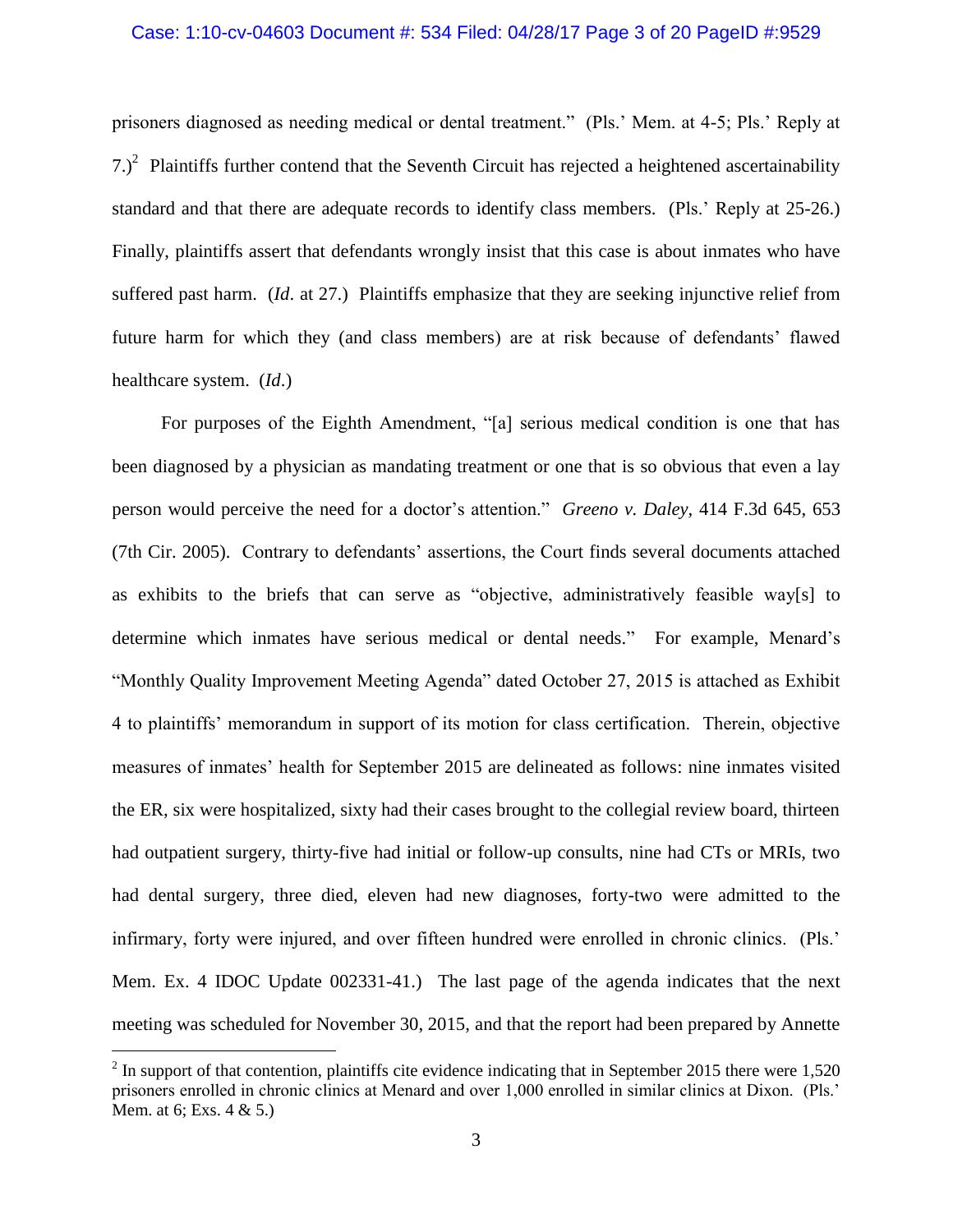#### Case: 1:10-cv-04603 Document #: 534 Filed: 04/28/17 Page 4 of 20 PageID #:9530

Rodgers, Medical Records Supervisor. (*Id*. at 002348.) On its face, this report demonstrates that defendants have lists (apart from inmates' individual medical files) indicating which inmates requested and/or received treatment, presumably for serious medical conditions. Even if such records did not exist, requiring a review of individual medical files would not preclude class certification. *See Moreno v. Napolitano,* Case No. 11 C 5452, 2014 WL 4911938, at \*6 (N.D. Ill. Sept. 30, 2014) ("[T]he necessity of manually reviewing [tens of thousands of] forms does not preclude certification of the class."). The Court also rejects defendants' standing argument because the Supreme Court has held that "the Eighth Amendment protects against future harms to inmates" and a "remedy for unsafe conditions need not await a tragic event." *Helling v. McKinney,* 509 U.S. 25, 33 (1993); *see also Henderson v. Sheahan,* 196 F.3d 839, 846-47 (7th Cir. 1999) ("[T]he Eighth Amendment protects prisoners not only from a prison['s] . . . deliberate indifference to a prisoner's current serious health problems, but also from . . . deliberate indifference to conditions posing an unreasonable risk of serious damage to the prisoner's future health."). Accordingly, the Court finds that plaintiffs' class is ascertainable.

#### **Rule 23(a)**

#### **Numerosity**

A class may be certified if it is "so numerous that joinder of all members is impracticable." Fed. R. Civ. P.  $23(a)(1)$ . Plaintiff argues that numerosity is easily satisfied here because the proposed class has thousands of members. (Pls.' Mem. at 5.) As of August 2015, IDOC housed 47,000 prisoners, thousands of whom are afflicted with serious health conditions. (*Id*. at 5-6; Exs. 2 & 4.) Defendants confirm these numbers. (Defs.' Resp. at 1.) The Court finds that plaintiffs therefore meet the numerosity requirement. *See Streeter v. Sheriff of Cook Cty.,* 256 F.R.D. 609, 612 (N.D. Ill. 2009) (finding that the numerosity requirement was met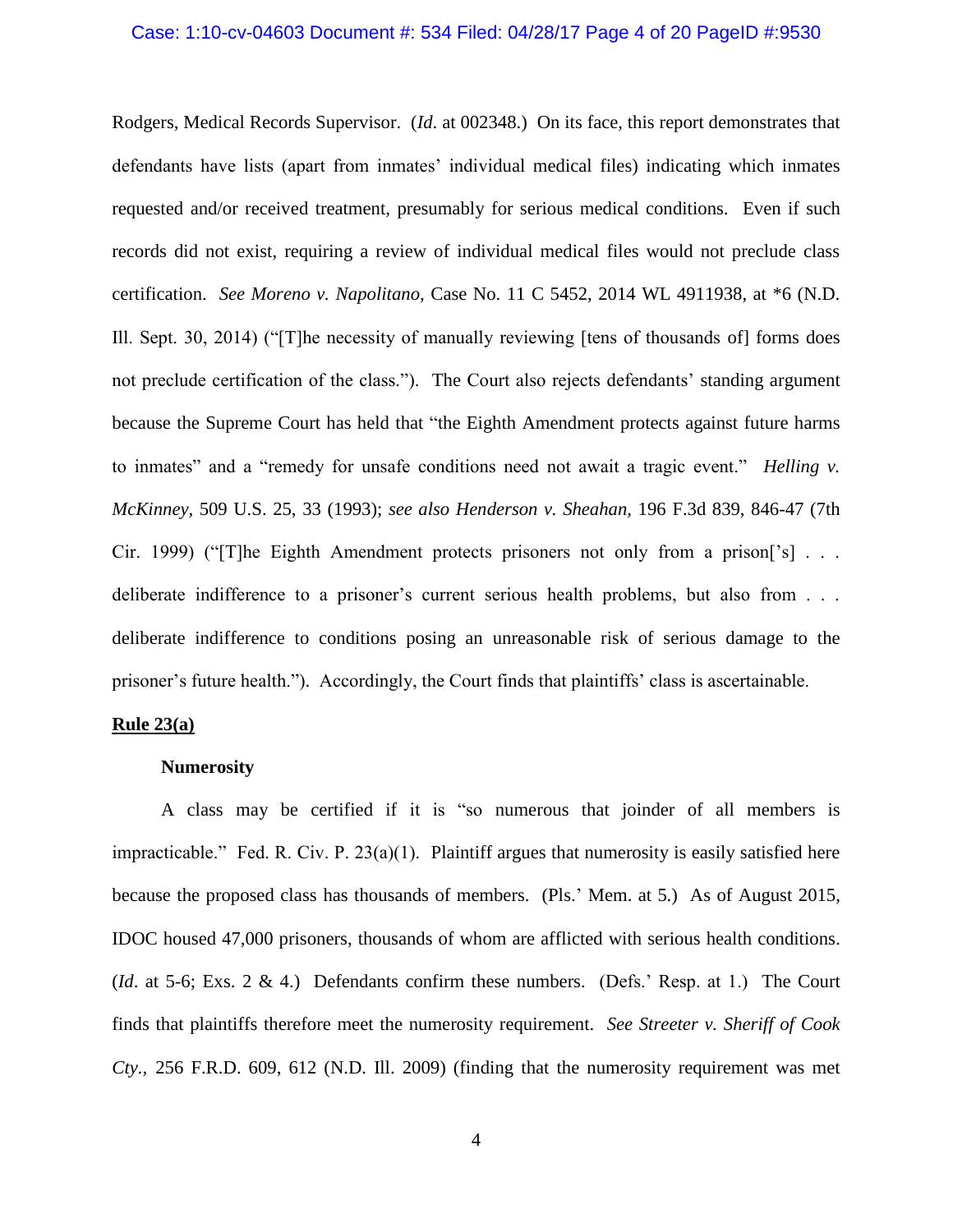## Case: 1:10-cv-04603 Document #: 534 Filed: 04/28/17 Page 5 of 20 PageID #:9531

when plaintiffs submitted evidence demonstrating the proposed class consisted of "at least several thousand members").

### **Commonality**

To meet the commonality requirement, plaintiffs must show there are "questions of law or fact common to the class." Fed. R. Civ. P. 23(a)(2). "Commonality requires the plaintiff[s] to demonstrate that the class members have 'suffered the same injury.'" *Wal-Mart Stores, Inc. v. Dukes,* 131 S. Ct. 2541, 2551 (2011) (quoting *Gen. Tel. Co. of Sw. v. Falcon,* 457 U.S. 147, 157 (1982)). "The class 'claims must depend upon a common contention,' and '[t]hat common contention, moreover, must be of such a nature that it is capable of classwide resolution—which means that determination of its truth or falsity will resolve an issue that is central to the validity of each one of the claims in one stroke.'" *Jamie S.,* 668 F.3d at 497 (quoting *Gen. Tel. Co.,* 457 U.S. at 157). "Where the same conduct or practice by the same defendant gives rise to the same kind of claims from all class members, there is a common question." *Suchanek v. Sturm Foods, Inc.,* 764 F.3d 750, 756 (7th Cir. 2014).

Plaintiffs assert Eighth and Fourteenth Amendment challenges to defendants' systemwide policies and practices that allegedly deprive all proposed class members of access to adequate healthcare and put them at risk for harm. (Pls.' Mem. at 7.) They argue that the prospect of common answers regarding systemic deficiencies in IDOC's healthcare system that create a risk of harm for all class members satisfies the commonality requirement. (*Id*.) Plaintiffs contend that courts routinely find commonality and certify classes seeking injunctive relief to address unconstitutional prison conditions, including inadequate healthcare, where prisoners allege system-wide practices or failures that result in constitutional violations. (*Id.* at 8.) Plaintiffs allege nine IDOC policies and practices, laid out in detail in the expert report, that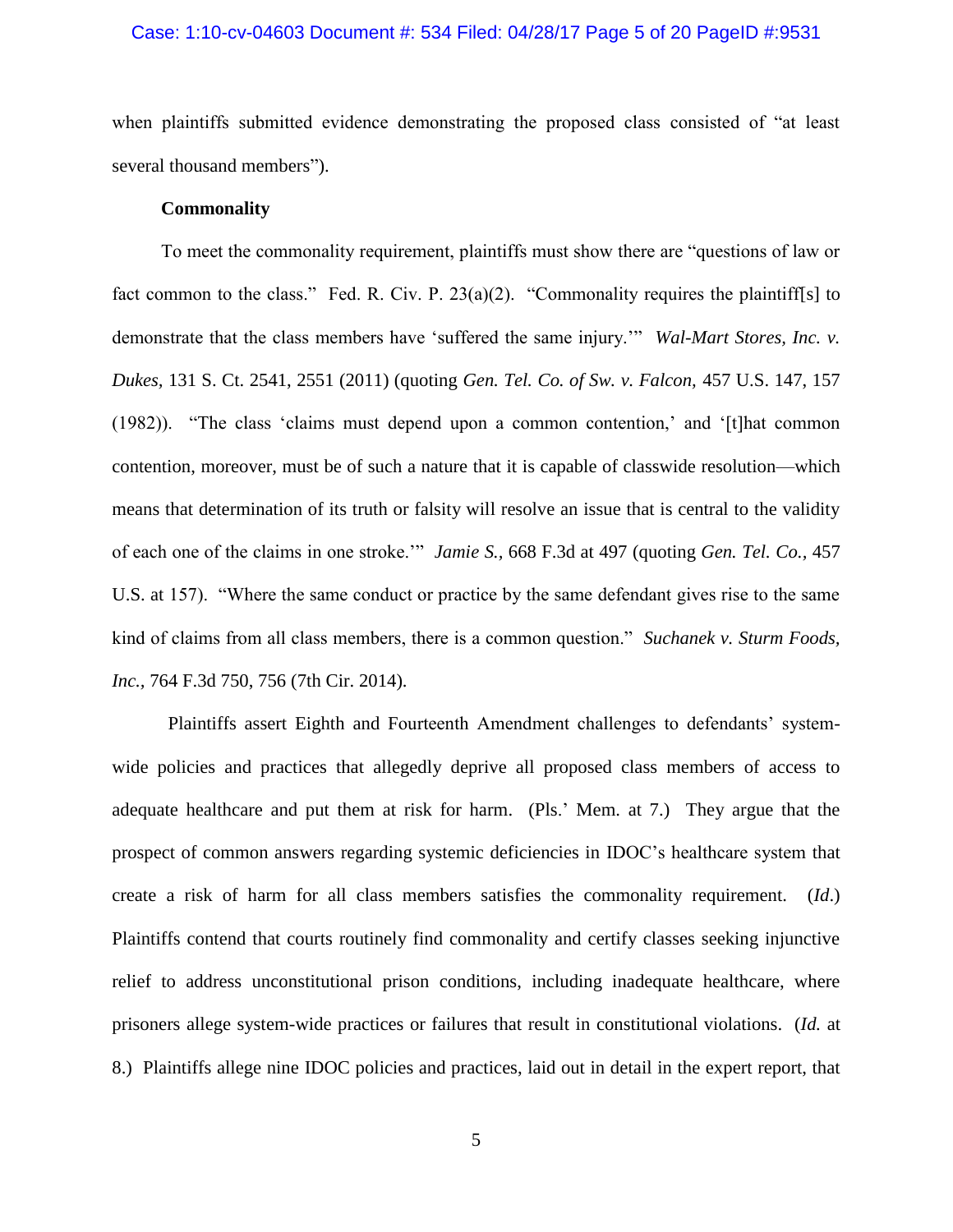# Case: 1:10-cv-04603 Document #: 534 Filed: 04/28/17 Page 6 of 20 PageID #:9532

commonly affect the class. (*Id*. at 9-20; 4th Am. Compl. ¶¶ 15, 21-104.) These policies and

practices include:

 $\overline{a}$ 

1) chronically failing to fill medical leadership and other medical staff vacancies (*See, e.g.,* Pls.' Reply Ex. 3C Pattison Dep. at 46, 57-58; *Id.* Ex. 3E Ruffin Dep. at 156-160.); 3

2) routinely permitting under-qualified medical professionals to treat prisoners (*See, e.g.,* Pls.' Mem. Ex. 27 Ruffin Decl.  $\P$ 4.);<sup>4</sup>

3) failing to timely identify medical problems at reception and intrasystem transfer (*See, e.g.,* Pls.' Mem. Ex. 25 Martin Decl. ¶ 9; Pattison Dep. at 29-30.); 5

4) failing to manage chronic diseases (*See, e.g.,* Pls.' Mem. Ex. 22 Lippert Dep. at 28; *Id.*  Ex. 26 Rice Decl. **[1]** 2-13; *Id.* Ex. 28 Thomas Decl. **[1]** 7, 10-16.);<sup>6</sup>

5) failing to promulgate appropriate infirmary policies (*See, e.g.,* Martin Decl. ¶¶ 10-  $12.$ );<sup>7</sup>

6) delaying and denying specialty care (*See, e.g.,* Pls.' Mem. Ex. 23 Pattison Decl. ¶¶ 4-6, 8-11, 13-16; Martin Decl. ¶ 6; Rice Decl. ¶¶ 15, 17; Ruffin Decl. ¶¶ 4, 6-9; Thomas Decl.  $\P\P$  6, 8.);<sup>8</sup>

 $5$  According to the expert report, the team "found problems in almost every facility[.]" (Expert Report at 14.) At one institution the team noted that "virtually every intrasystem transfer record we reviewed was significantly flawed . . . [which] guarantees delays in care." (*Id*. at 15.)

<sup>6</sup> The expert report indicates that "the most important and overarching problem is the cookie cutter approach to chronic disease management, in that policy dictates that all patients are somewhat arbitrarily seen only three times a year regardless of how well or how poorly their disease control may be." (Expert Report at 19.) This practice "exposes patients to longer periods of increased risk of harm." (*Id*.)

 $<sup>7</sup>$  The expert team remarked, "the most glaring [policy issue] is the lack of a description of the scope of</sup> services that can safely be provided in the infirmary setting." (Expert Report at 32.) This leads to "failed or inadequate responses to serious medical instability." (Pls.' Mem. at 14.)

<sup>8</sup> The expert report indicates that at some IDOC institutions, the delay from verbal approval by Wexford to receipt of approval by the off-site provider "can extend up to eight weeks or more." (Expert Report at 29.) The team further stated, "During our review of records, we found breakdowns in almost every area,

<sup>&</sup>lt;sup>3</sup> The expert team noted that "Leadership is a problem at virtually all of the facilities [they] visited." (Expert Report at 5.) Plaintiffs contend that "without reliable leadership, a healthcare unit cannot provide safe, consistent care." (Pls.' Mem. at 9.)

<sup>&</sup>lt;sup>4</sup> The team explained that the term underqualified clinician means that the provider is "underqualified to practice the type of medicine required of the position." (Expert Report at 7.) According to the experts, such staffing has resulted in "avoidable harm" caused by "inappropriate management of common primary care conditions." (*Id*. at 6.)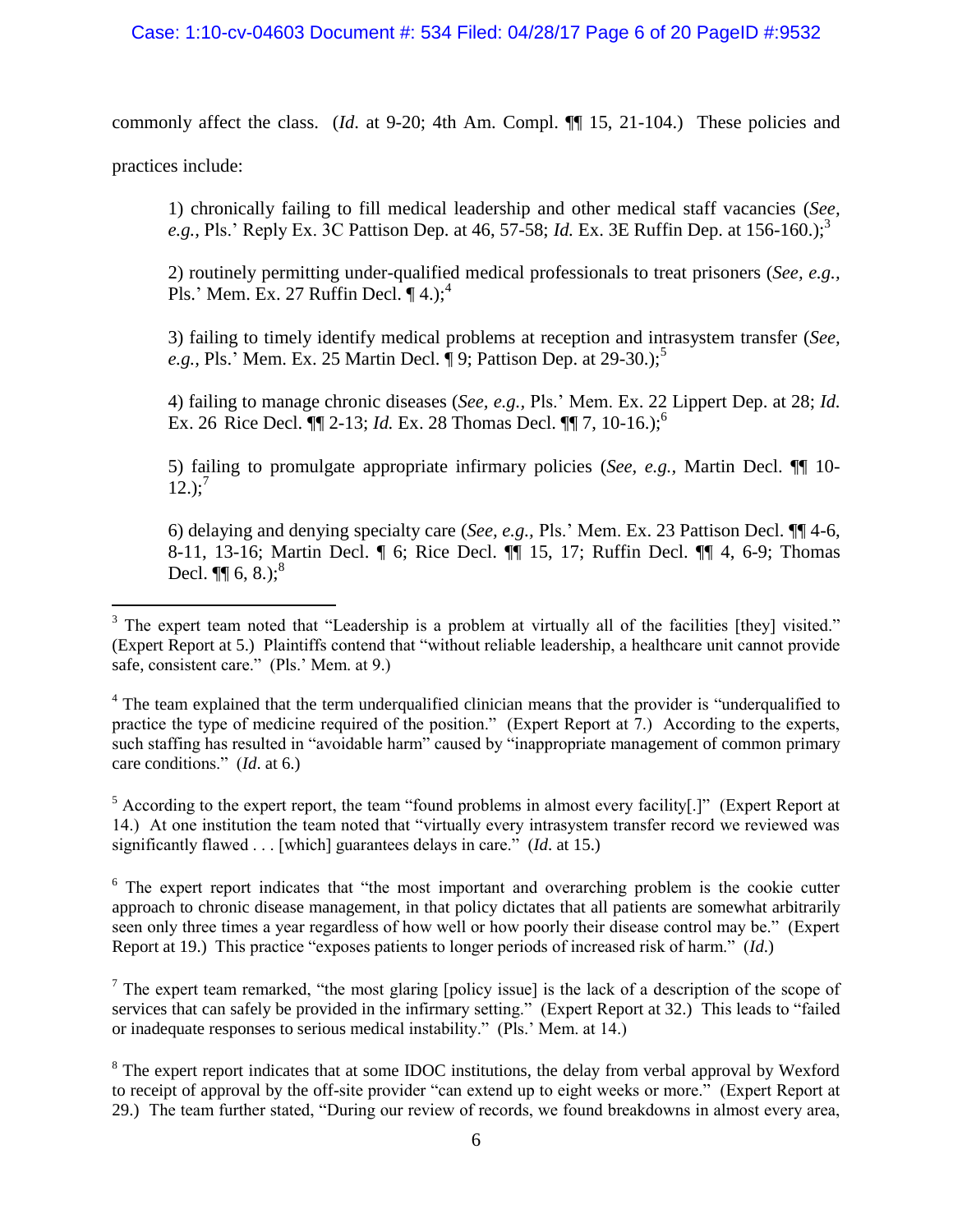## Case: 1:10-cv-04603 Document #: 534 Filed: 04/28/17 Page 7 of 20 PageID #:9533

7) poor recordkeeping, resulting in inadequate and incomplete files (*See, e.g.,* Rice Decl.  $\P$  19; Pls.' Reply Ex. 3F Thomas Dep. at 129-30.);<sup>9</sup>

8) failing to implement or follow their own improvement program;  $\frac{10}{10}$  and

9) failure to properly manage dental care services (*See, e.g.,* Martin Decl. ¶ 9; Thomas Decl.  $\P\P$  17-20.).<sup>11</sup>

Defendants argue that plaintiffs offer no evidence that their alleged common issues actually injured the entire class. (Defs.' Resp. at 7.) They further argue that even if plaintiffs could present evidence of a common issue to the inmates at one prison, they have presented no evidence that the same issues exist at all twenty-five IDOC prisons.  $(Id.$  at  $7-8$ .)<sup>12</sup> Specifically, defendants contend that plaintiffs rely on speculation when they allege that medical staff vacancies have injured the class. (*Id*. at 8.) They also assert that no named plaintiffs have experienced medical issues related to reception or transfer or that there are any current problems with either of these procedures. (*Id.* at 10-11.) Defendants argue that plaintiffs have not identified a named plaintiff who has suffered from IDOC's policy of only being seen by medical

starting with delays in identification of the need for the offsite services, delays in obtaining an authorization number, delays in being able to schedule an appointment timely, delays in obtaining offsite paperwork and delays or the absence of any follow-up visit with the patient." (*Id*.)

 $\overline{a}$ 

<sup>9</sup> The team noted, "[t]he quality of the medical records was poor at most of the facilities we visited  $\ldots$ [and] [i]n many instances, important information was missing from health records[.]" (Expert Report at 15.) Such disorganized record keeping impedes the ability "to make appropriate clinical decisions." (*Id*. at 16.)

 $10$  The expert report indicates that the team was "unable to find [documentation of a services assessment], in any of the . . . institutions [they] reviewed." (Expert Report at 44.)

 $11$  The team also stated that "[t]he Administrative Directives [to the dental programs] are insufficient. They do not address quality of care issues, clinic management, record management or staff oversight and responsibilities." (Expert Report at 40.) These lapses put patients at risk for inadequate and noncontinuous care. (Pls.' Mem. at 20.)

 $12$  The Court notes that among the expert report, the fourth amended complaint, and the briefs related to plaintiffs' motion for class certification, there is documentation of at least one instance in which policies or practices at each of the twenty-five IDOC facilities have allegedly deprived class members of access to adequate health care and/or put them at risk for harm.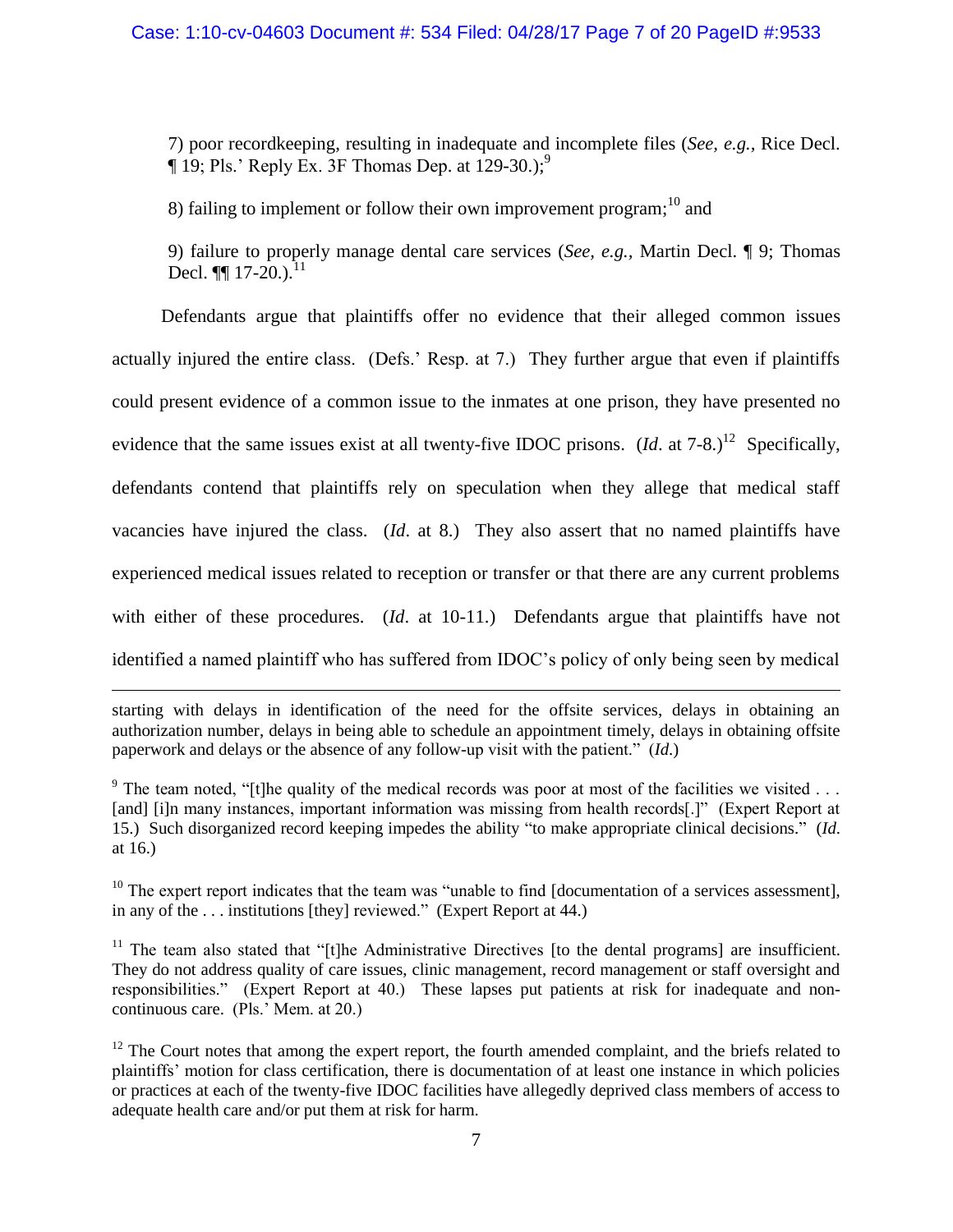#### Case: 1:10-cv-04603 Document #: 534 Filed: 04/28/17 Page 8 of 20 PageID #:9534

staff three times a year or that all IDOC facilities follow this policy. (*Id*. at 11.) They further contend that none of the named plaintiffs have alleged that they suffered a constitutional injury due to the denial of specialty care, defendants' record-keeping practices, IDOC's quality improvement program, or deficiencies in IDOC's dental program. (*Id*. at 12-14.) Plaintiffs counter that at this stage, they only need to establish, by a preponderance of the evidence, that there are systemic problems that endanger all class members. (Pls.' Reply at 2.) Plaintiffs contend that they have met this burden, because the expert report has established that these systemic issues exist. (*Id.*) Plaintiffs assert that the prospective relief they seek does not require a past injury; rather, it requires that they are put at substantial risk by defendants' healthcare system. (*Id*. at 4.) Plaintiffs further assert that the evidence of common answers is provided for in the expert report, wherein several systemic deficiencies are identified and led the expert team to conclude that defendants violated minimum constitutional standards. (*Id.* at  $9-10$ .)<sup>13</sup> Plaintiffs contend that the parties do not disagree about the common questions, but about what the answers are—which is the purpose of trial. (*Id.* at 13-14.)

Here, plaintiffs (and the Court-appointed expert) have identified nine IDOC policies and practices that allegedly put them at substantial risk of serious harm in violation of the Eighth Amendment. The question common to all plaintiffs, then, is whether each of defendants' policies and practices do in fact put inmates with serious medical conditions at risk. As other courts have held, such a question satisfies Rule 23's commonality requirement. *See Parsons v. Ryan,* 754 F.3d 657, 678, 681 (9th Cir. 2014) ("What all members of the putative class . . . have in common is their alleged exposure, as a result of specified statewide [department of corrections'] policies and practices that govern the overall conditions of health care services . . .

<sup>&</sup>lt;sup>13</sup> Plaintiffs reiterate that the expert was Court-appointed and agreed to by the parties. (Pls.' Reply at 9.)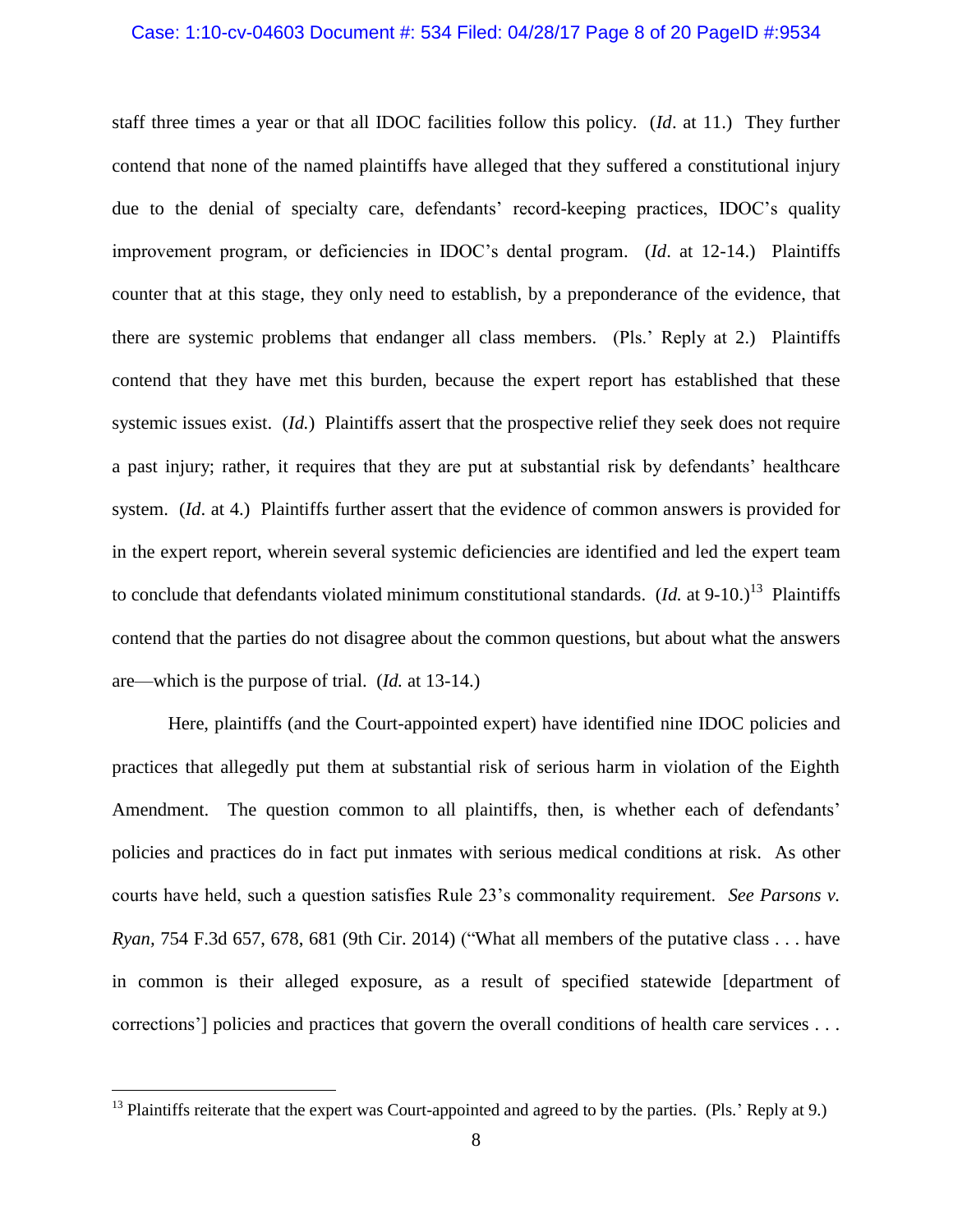#### Case: 1:10-cv-04603 Document #: 534 Filed: 04/28/17 Page 9 of 20 PageID #:9535

to a substantial risk of serious future harm to which the defendants are allegedly deliberately indifferent. . . . The putative class . . . members thus all set forth numerous common contentions whose truth or falsity can be determined in one stroke: whether the specified statewide policies and practices to which they are all subjected by [the department of corrections] expose them to a substantial risk of harm. . . . [E]ither each of the policies and practices is unlawful as to . . . inmate [s with serious medical needs] or it is not. That inquiry does not require us to determine the effect of those policies and practices upon any individual class member or to undertake any other kind of individualized determination. . . . [H]ere there is only a single answer to questions such as 'do [department of corrections'] staffing policies and practices place inmates at a risk of serious harm?'"); *see also Phillips v. Sheriff of Cook Cty.,* 828 F.3d 541, 557 (7th Cir. 2016) ("If plaintiffs can present classwide evidence that a prison is engaging in a policy or practice which rises to the level of a systemic indifference, then we can identify 'conduct common to members of the class' which advances the litigation. . . . [A] class action probably could be brought where plaintiffs presented some evidence that a prison had a policy that regularly and systematically impeded timely examinations [or] had such a consistent pattern of egregious delays in medical treatment that a trier of fact might infer a systemic unconstitutional practice.").

"[N]umerous courts have concluded that the commonality requirement can be satisfied by proof of the existence of systemic policies and practices that allegedly expose inmates to a substantial risk of harm." *Parsons,* 754 F.3d at 681 (citing *Chief Goes Out v. Missoula Cty.,* No. 12 Civ. 155, 2013 WL 139938, at \*5 (D. Mont. Jan. 10, 2013); *Butler v. Suffolk Cty.,* 289 F.R.D. 80, 98 (E.D.N.Y. 2013); *Hughes v. Judd*, No. 12 Civ. 568, 2013 WL 1821077, at \*23 (M.D. Fla. Mar. 27, 2013); *Rosas v. Baca*, No. 12 Civ. 428, 2012 WL 2061694, at \*3 (C.D. Cal. June 7, 2012); *Ind. Prot. Advocacy Servs. Comm'n v. Comm'r Ind. Dep't of Corr.,* No. 08 Civ. 1317,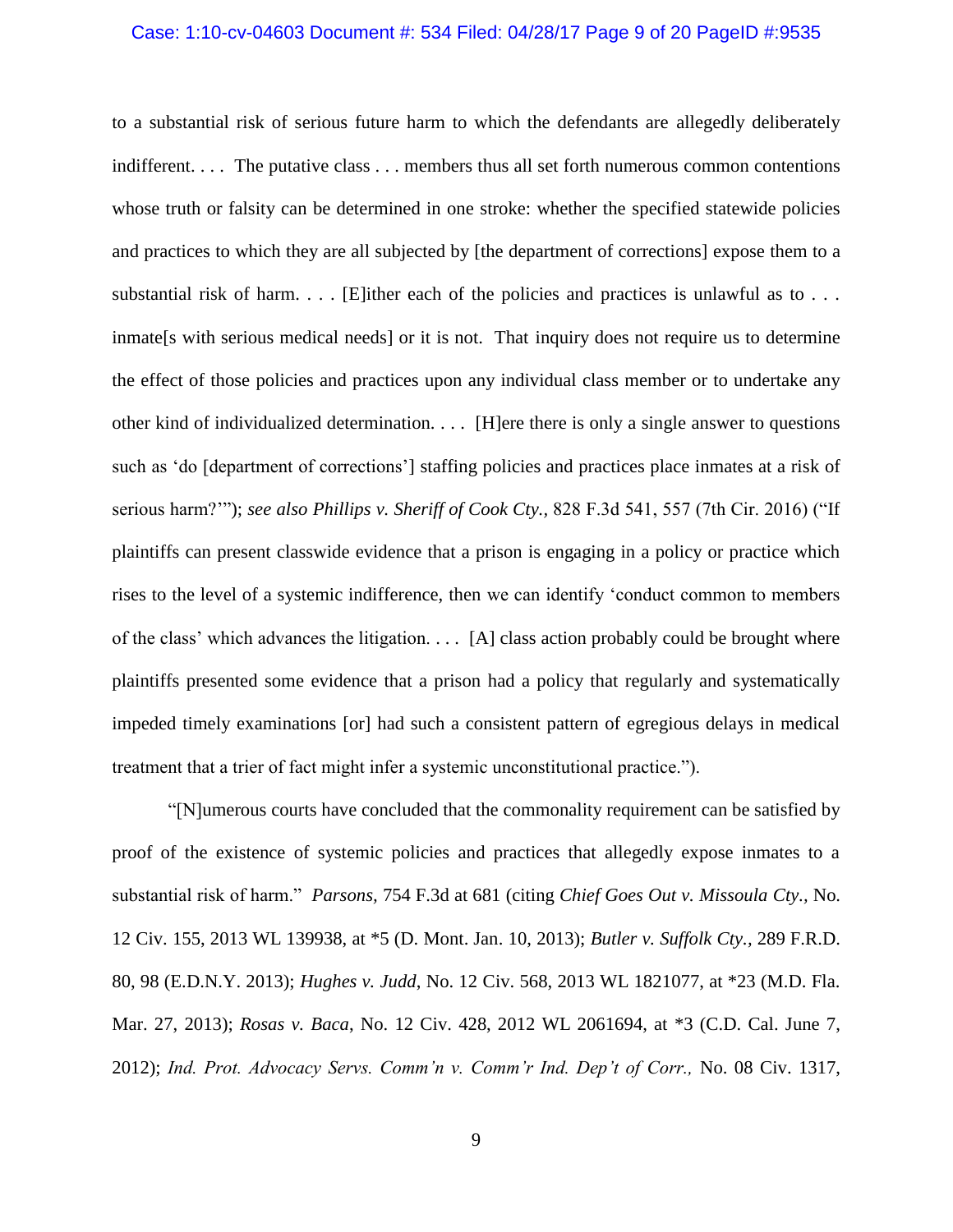#### Case: 1:10-cv-04603 Document #: 534 Filed: 04/28/17 Page 10 of 20 PageID #:9536

2012 WL 6738517, at \*18 (S.D. Ind. Dec. 31, 2012)). The Court agrees with these courts and finds that by identifying specific policies and practices that allegedly put inmates with serious medical needs at substantial risk for harm, plaintiffs have met Rule 23's commonality requirement. *See Braggs v. Dunn,* 317 F.R.D. 634, 655-56 (M.D. Ala. 2016) ("Here, plaintiffs have identified eight different specific policies or practices, and offered significant proof that they are common to the class of prisoners in Alabama with serious mental illnesses. This is all plaintiffs need to for purposes of class certification[.]").

This case is factually distinguishable from those cited by defendants in which class certification was denied. For example, in *Phillips*, the Seventh Circuit affirmed the district court's decision to decertify a class of prisoners when the evidence showed "that the detainees' claims were best characterized as claims of isolated instances of indifference to a particular inmate's medical needs." 828 F.3d at  $554$ .<sup>14</sup> That is not the case here; while the investigative team did not visit each IDOC facility, it did visit eight facilities<sup>15</sup> and noted that in the team's experience, "when a system is able to meet constitutional standards at the most challenged institutions, it is very likely to meet constitutional standards at the less challenging facilities. The converse, however, in [its] experience has not proven to be true." (Expert Report at 4.) The

 $14$  The court initially found a question common to the class concerning inadequate dental staffing. *Phillips,* 828 F.3d at 548. However, remedial measures, including increasing the number of dentists and implementing policies that aligned with national standards, eliminated that common question. *Id*. Further, none of the newly-alleged common questions "pointed to a systematically deficient practice," so the court found that the commonality requirement was no longer met and decertified the class. *Id*. at 549.

<sup>&</sup>lt;sup>15</sup> The expert team was tasked with "assist[ing] the Court in determining whether the state of Illinois was able to meet minimal constitutional standards with regard to the adequacy of its health care program for the population it serves." (Expert Report at 3.) To answer that question, the parties determined that the expert team should visit at least eight facilities, six of which were jointly selected. (*Id*.) The parties agreed that these six facilities have "special responsibilities within the system and are critical to a determination as to whether, when the health care systems are most challenged, they are able to adequately meet that challenge." (*Id*.)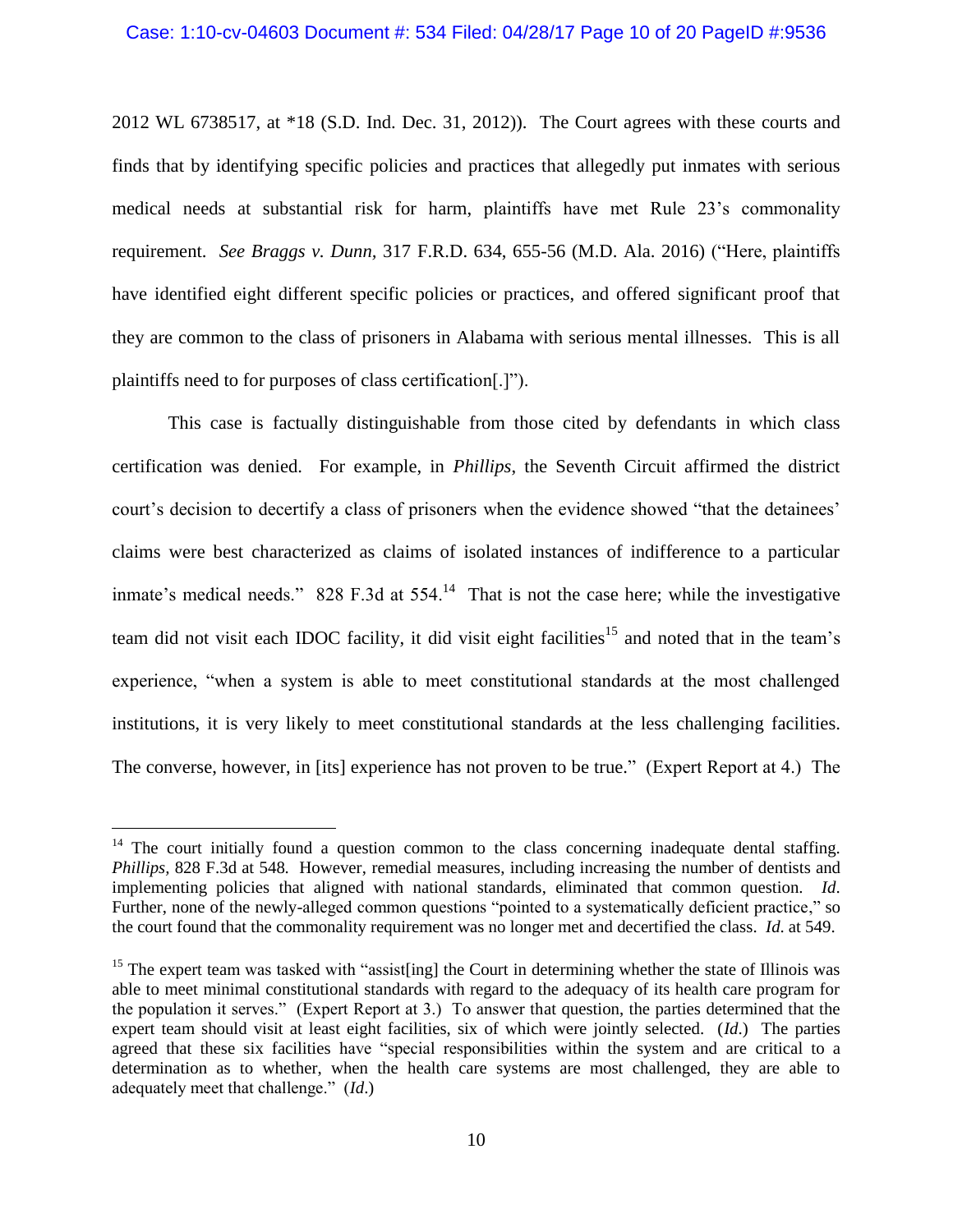### Case: 1:10-cv-04603 Document #: 534 Filed: 04/28/17 Page 11 of 20 PageID #:9537

expert report concludes: "From the eight site visits, $16$  the interviews with staff and inmates, the review of institutional documents,<sup>17</sup> the review of medical records, including death records and mortality reviews,<sup>18</sup> we have concluded that the State of Illinois has been unable to meet minimal constitutional standards with regards to the adequacy of its health care program for the population it serves."  $(Id.$  at 45.)<sup>19</sup> The Court concludes that plaintiffs have established commonality.

<sup>&</sup>lt;sup>16</sup> The expert team visited and issued individual reports for Stateville, Northern Reception Center, Dixon, Pontiac, Logan, Illinois River, Hill, and Menard. (Expert Report Ex. A.) In the agreed order appointing Dr. Shansky as the expert, the parties "tentatively recommended" that the expert visit Stateville/Northern Reception Center, Dixon, Logan, Hill, and Western. (Expert Order at 3-4.) The Order also indicated that "the Expert may elect to visit other facilities or decline to visit any of the recommended facilities at his discretion." (*Id*. at 4.)

<sup>&</sup>lt;sup>17</sup> An email sent in September 2015 from IDOC Medical Director Louis Shicker indicated that there were medical backlogs at Dixon, Hill, Illinois River, Jacksonville, Logan, Menard, Pinckneyville, Taylorville, and Vienna because they "do not have their providers." (4th Am. Compl. ¶ 28; Ex. 7.) The same email notes that Decatur and Big Muddy have "unacceptable dental" and that Western is "getting bad." (*Id*.) In a death review of an inmate who had recently been transferred to Robinson, Wexford noted that there "were communication deficiencies that occurred during the transfer." (Pls.' Reply Ex. 5 at 4.) IDOC emails about the inmate's death reveal that Robinson did not have a doctor at the time. (*Id*. Ex. 4.) Email communication in December 2012 between IDOC officials and Wexford administrators indicated that there were "way too many Medical Director vacancies" and listed key medical vacancies at Northern Reception Center, Stateville, Dwight, Logan, Shawnee, Taylorville, Pontiac, Hill, Lawrence, and Southwestern. (Pls.' Mem. Ex. 7.)

<sup>&</sup>lt;sup>18</sup> The expert team reviewed 52 percent of the non-violent deaths that occurred in IDOC facilities from January 2013 through June 2014. (Expert Report Ex. B at 1.) The team found one or more significant lapses in care in 60 percent of those cases. (*Id*.) The deaths they reviewed occurred at Dixon, Big Muddy, Lincoln, Pickneyville, Stateville, Hill, Centralia, Illinois River, Menard, Pontiac, Graham, Shawnee, and Vienna. (*Id*. at 1-26.)

<sup>&</sup>lt;sup>19</sup> In addressing variations in needs of plaintiffs and levels of care at different facilities, the court in *Braggs* stated, "Although it is true that there are some differences between the various men's facilities, in terms of the populations incarcerated there and the ways certain forms of mental-health care are delivered . . . this does not defeat commonality for two principal reasons. First, plaintiffs' experts have cited evidence showing, and concluded, that the practices at issue are fairly consistent across the major facilities they inspected. . . . [and] [s]econd , . . . the named plaintiffs' records clearly reflect that they are transferred very frequently between a large number of different facilities[.]" 317 F.R.D. at 660-61.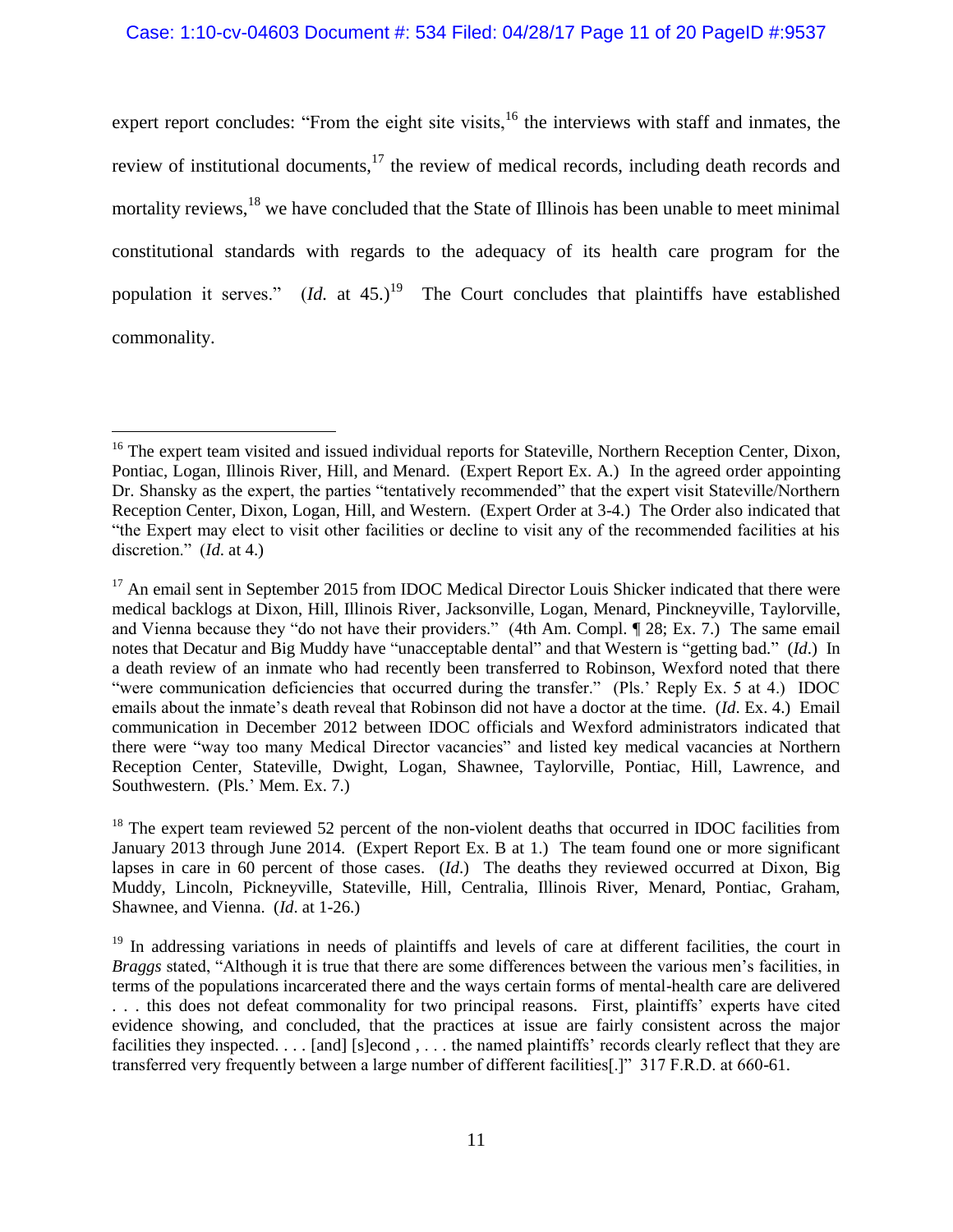## **Typicality**

To meet the typicality requirement, the named plaintiffs' claims must be "typical of the claims or defenses of the class." Fed. R. Civ. P. 23(a)(3). The Seventh Circuit has instructed that "there must be enough congruence between the named representative's claim and that of the unnamed members of the class to justify allowing the named party to litigate on behalf of the group." *Spano v. The Boeing Co.,* 633 F.3d 574, 586 (7th Cir. 2011).

Plaintiffs argue that their claims are typical of the proposed class as a whole because each of them has serious medical or dental needs, has suffered harm, and is at risk of further harm because of the defendants' systemic health care inadequacies. (Pls.' Mem. at 21-22.) The named plaintiffs and proposed class seek the same injunctive relief—reform of the systemic deficiencies in the provision of health and dental care in IDOC. (*Id*. at 27.) Plaintiffs assert that differences in injuries or needs is not fatal to certification, because Rule  $23(a)(3)$  requires that plaintiffs' claims only need to be typical of the class, not identical to each other or every class member's. (*Id*.) Further, because the risk of injury arises from IDOC's system-wide policies and practices, the plaintiffs' claims are typical of those of the class. (*Id*. at 28.) Defendants argue that none of the named plaintiffs in this case have alleged constitutional violations because none of them have been treated with deliberate indifference and so their claims are not typical of the class. (Defs.' Resp. at 15-25.) Plaintiffs counter that defendants ignore their claim of typicality, which asserts that the named plaintiffs and the class members share the risk of harm as a result of the unreasonably dangerous healthcare system run by defendants. (Pls.' Reply at 2.) Plaintiffs reiterate that the class is not seeking relief for past injuries and that when plaintiffs seek only injunctive relief (as they do here) they need not wait until an actual injury is suffered because the constitutional injury is the exposure to the risk of future harm. (*Id*. at 15-16.)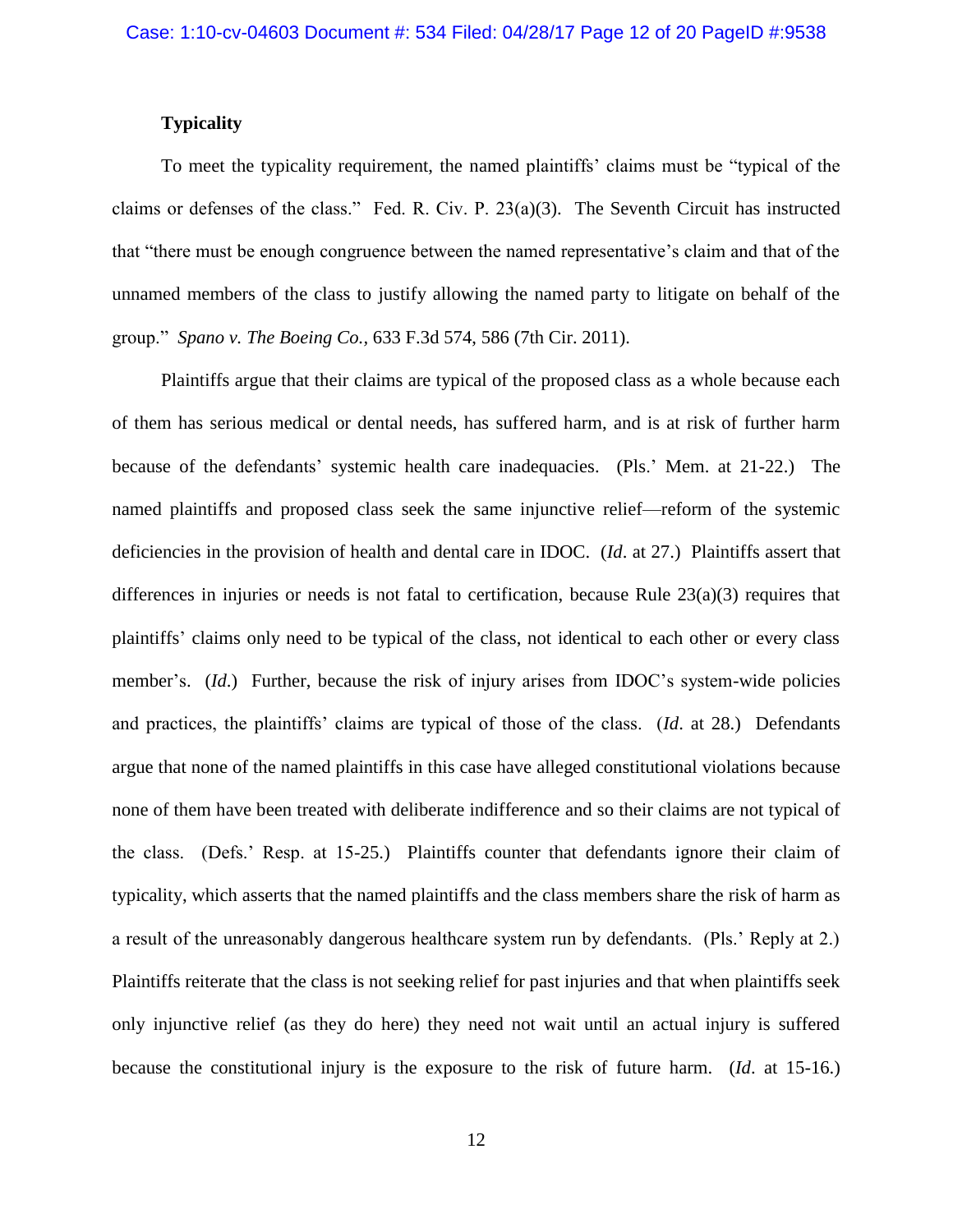#### Case: 1:10-cv-04603 Document #: 534 Filed: 04/28/17 Page 13 of 20 PageID #:9539

Plaintiffs contend that their past and ongoing experiences demonstrate that they are at substantial risk of harm and have therefore alleged constitutional injuries. (*Id*. at 16-22.)

Here, plaintiffs are all IDOC inmates with serious medical or dental needs who allege that they, like all other putative class members, are exposed to a substantial risk of serious harm because of the challenged IDOC practices and policies. Their particular allegations are as follows.

## Donald Lippert

This Stateville inmate has Type I Diabetes, has never received his medically-prescribed diet, and has experienced regular delays in receiving insulin shots. (4th Am. Compl.  $\P\P$  113-19; Pls.' Mem. at 22; Ex. 22.) Defendants contend there were only two instances when medical staff were late in giving Lippert insulin shots and that he engages in frequent hunger strikes. (Defs.' Resp at 16-17.) Plaintiffs reiterate that the defendants' past treatment places Lippert (and all other class members) at substantial risk for future harm, since defendants do not dispute that they have failed to provide him the medication he needs. (Pls.' Reply at 17.) Lippert also testified that he endured a painful infected tooth for a few months without antibiotics before it was extracted. (*Id*.; Ex. 3A Lippert Dep. at 52-53.)

#### Lewis Rice

Despite being told he needed a pacemaker by a Menard doctor after experiencing severe headaches and chest pains and repeatedly collapsing, Rice has never seen a cardiologist or received a pacemaker. (4th Am. Compl. ¶¶ 124-26; Pls.' Mem. at 23; Ex. 26.) Defendants argue that *res judicata* bars Rice's claim because he filed a lawsuit regarding these issues in the Southern District of Illinois. (Defs.' Resp. at 17.) Plaintiffs assert that Rice's prior damages suit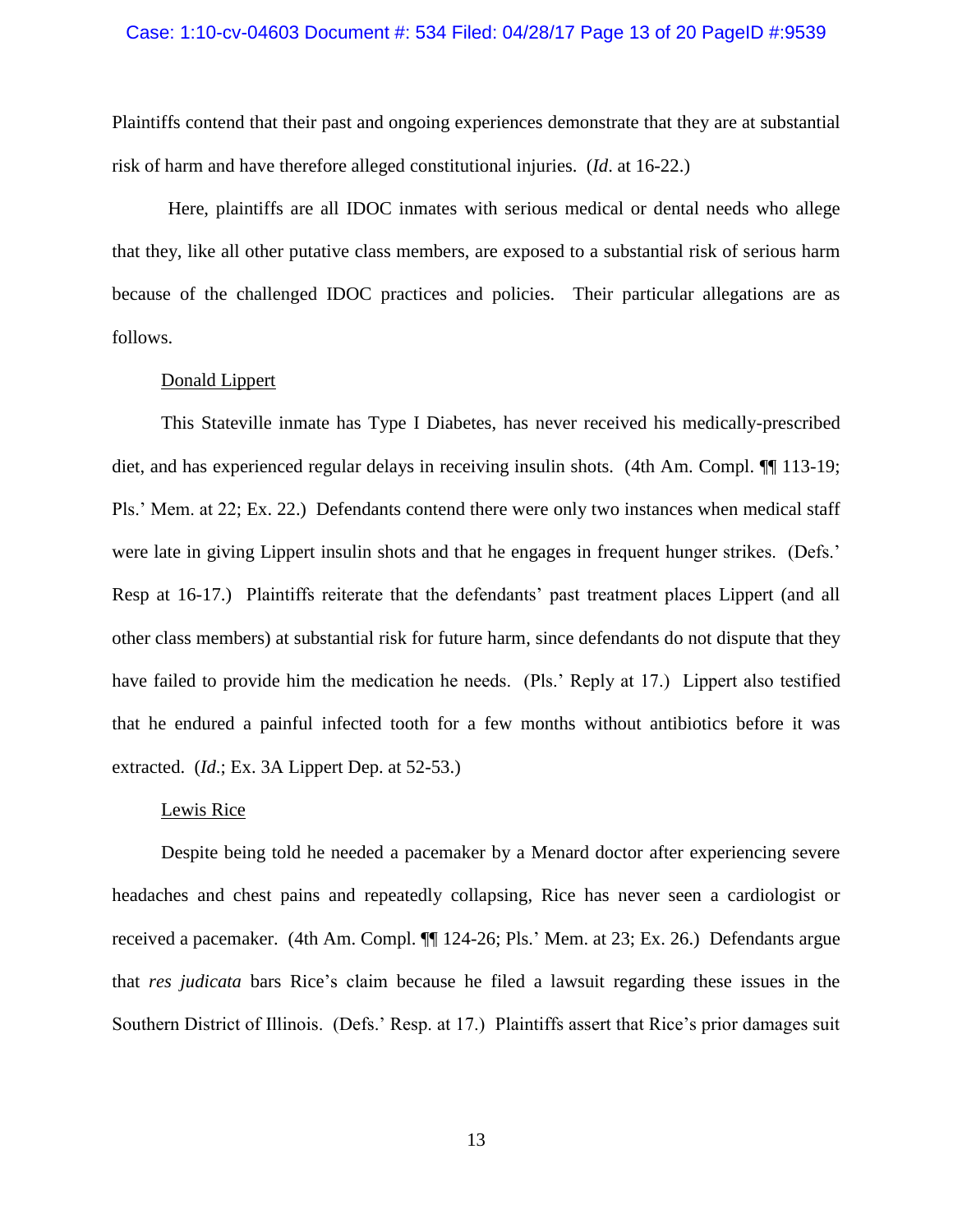#### Case: 1:10-cv-04603 Document #: 534 Filed: 04/28/17 Page 14 of 20 PageID #:9540

does not preclude his claims here because he is at ongoing risk of harm for which he seeks injunctive relief. (Pls.' Reply at 18.)

## Milam Martin

This Big Muddy River inmate, who is partially paralyzed and wheelchair-bound, experienced a six-month delay in receiving a new wheelchair to replace the broken one he was initially issued. (4th Am. Compl. ¶ 120; Pls.' Mem. at 23; Ex. 25.) When he tipped out of the first wheelchair, Martin suffered broken ribs that went undiagnosed for two months until he was finally sent out to a hospital for a CT scan. (4th Am. Compl. ¶ 120; Pls.' Mem. at 23-24; Ex. 25.) Due to a prison transfer, Martin also lost a jaw stabilizer that has yet to be replaced. (4th Am. Compl. ¶ 122; Pls.' Mem. at 24; Ex. 25.) Defendants assert that Martin received appropriate treatment for his rib injuries and that the dentist was seeking old dental records to identify the correct jaw stabilizer. (Defs.' Resp. at 20.) They also argue that Martin is the only plaintiff with a dental claim and that because it relates to a dental appliance, not to the alleviation of tooth pain or the lack of comprehensive routine dental care, it is not typical of the class.  $(Id.)<sup>20</sup>$  Further, plaintiffs contend that that after two years of consulting records, defendants have still failed to determine which jaw stabilizer is appropriate for Martin. (Pls.' Reply at 19.) This delay is indicative of the future harm plaintiffs risk without injunctive relief. (*Id*.)

#### Debra Pattison

 $\overline{a}$ 

In October 2012 an offsite orthopedic surgeon told this Logan inmate<sup>21</sup> that she needed knee replacement surgery for a complete anterior cruciate ligament ("ACL") tear, but that procedure has been repeatedly denied in collegial review. (4th Am. Compl. ¶¶ 127-36; Pls.'

 $20$  As evidenced by the declarations and depositions of other named plaintiffs, it is clear that Martin is not the sole plaintiff who experienced issues with IDOC dental care.

<sup>&</sup>lt;sup>21</sup> Pattison was transferred from Lincoln to Logan in March 2013. (Pattison Decl.  $\P$ 1.)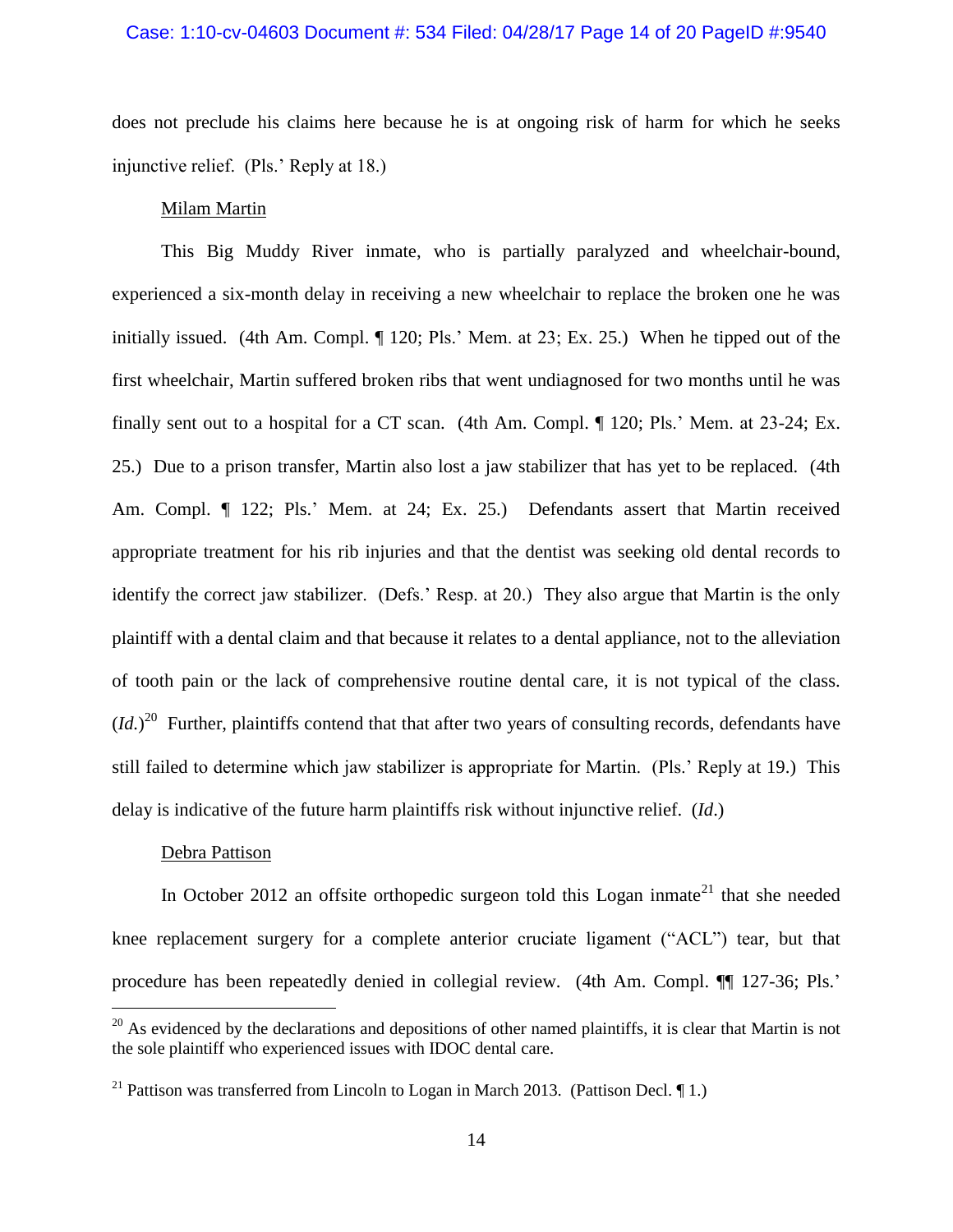## Case: 1:10-cv-04603 Document #: 534 Filed: 04/28/17 Page 15 of 20 PageID #:9541

Mem*.* at 24-25; Ex. 23.) Defendants counter that Pattison must be below a certain weight before Wexford will approve the surgery and that they have placed her on a low-fat, gluten-free diet to assist her in losing weight. (Defs.' Resp. at 21.) Plaintiffs point out that the expert team concluded that "it is abundantly clear that Pattison does in fact require a knee replacement." (Pls.' Reply at 19-20 (citing Expert Report at 233.)) Plaintiffs also note that defendants do not dispute that they have failed to adequately manage Pattison's pain or justify their decision to discontinue her wheelchair access despite her limited mobility. (*Id*. at 20.)

## John Ruffin

This wheelchair-bound Dixon inmate<sup>22</sup> has experienced repeated delays in treatment for chronic pain and was awaiting a medical branch block that was approved in October 2015. (4th Am. Compl. ¶¶ 137-42; Pls.' Mem. at 25-26; Ex. 27.) In February 2016, after plaintiffs' motion for class certification was filed, Ruffin received the medical branch block. (Defs.' Resp. at 23; Ex. 21.) Plaintiffs assert that Ruffin's past experiences with delays in treatment reflect IDOC's systemic failures and show that he faces an ongoing risk of future harm. (Pls.' Reply at 20-21.)

#### Ezell Thomas

 $\overline{a}$ 

This Pontiac inmate, $^{23}$  diagnosed with asthma, chronic obstructive pulmonary disease, and emphysema, had his prescribed inhaler confiscated. (4th Am. Compl. ¶¶ 143-45, 150; Pls.' Mem. at 26; Ex. 28.) Requests for alternate inhalers have been rejected. (4th Am. Compl. ¶ 151; Pls.' Mem. at 26; Ex. 28.) In July 2015, Thomas underwent testing after protein was discovered in his blood, which is suggestive of bone cancer. (4th Am. Compl. ¶ 149; Pls.' Mem. at 26; Ex. 28.) He has not received those test results, and no follow-up appointment has been scheduled.

<sup>&</sup>lt;sup>22</sup> Ruffin has been incarcerated in IDOC since 2000. (Ruffin Decl.  $\P$  1.) He transferred to Dixon in 2009.  $(Id. \P 4.)$ 

 $23$  Thomas has been housed in numerous IDOC facilities since he entered in 1983, including Menard, Stateville, and Pontiac. (Thomas Decl. ¶ 1.)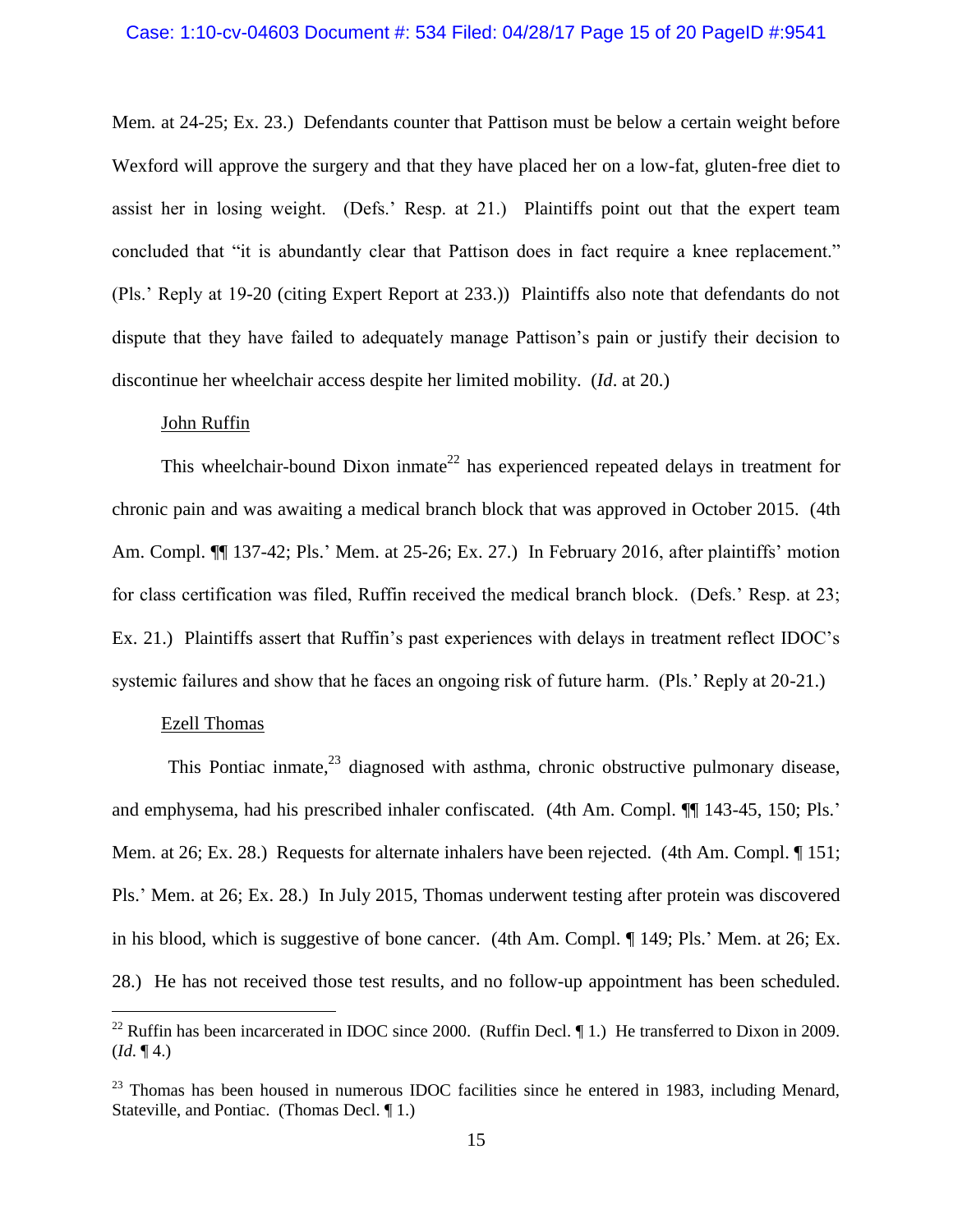#### Case: 1:10-cv-04603 Document #: 534 Filed: 04/28/17 Page 16 of 20 PageID #:9542

(*Id*.) Thomas has been incarcerated since 1965 and has no recollection of seeing a dentist for an annual check-up. (Thomas Decl. ¶ 17.) Defendants counter that Thomas had access to his inhalers restricted because he was abusing them, but that after he filed a grievance, they were returned. (Defs.' Resp. at 24.) They also maintain that he has been tested by specialists at UIC who found no evidence of cancer. (*Id.* at 25.) Plaintiffs contend that Pontiac medical staff reduced the UIC specialist recommended inhaler dosage and then confiscated it for noncompliance with their revised dosage. (Pls.' Reply at 21.)

These plaintiffs have alleged a wide variety of serious medical and dental issues chronic and deteriorating conditions, pain, and physical maladies—that are generally representative of the health issues IDOC inmates with serious medical and dental issues experience. If plaintiffs demonstrate that IDOC's policies and procedures in treating these conditions do not meet constitutional standards and constitute deliberate indifference, the resulting injunctive relief would likely benefit plaintiffs as well as other similarly-afflicted IDOC prisoners. Accordingly, the Court finds that Rule 23's typicality requirement is met. *See Parsons,* 754 F.3d at 686 ("It does not matter that the named plaintiffs may have in the past suffered varying injuries or that they may currently have different health care needs; Rule  $23(a)(3)$  requires only that their claims be typical of the class, not that they be identically positioned to each other or to every class member."); *see also Scott v. Clarke,* 61 F. Supp. 3d 569, 589 (W.D. Va. 2014) (certifying a class of prisoners alleging that as a consequence of their prison's systemic failures in medical care, they were placed at risk of serious harm); *Riker v. Gibbons,* No. 3:08-CV-00115-LRH-RAM, 2009 WL 910971, at \*4 (D. Nev. Mar. 31, 2009) (finding that a class of prisoners met the typicality requirement and stating: "Plaintiffs claim that [the prison] fails to afford them the level of medical care required by the Eighth Amendment;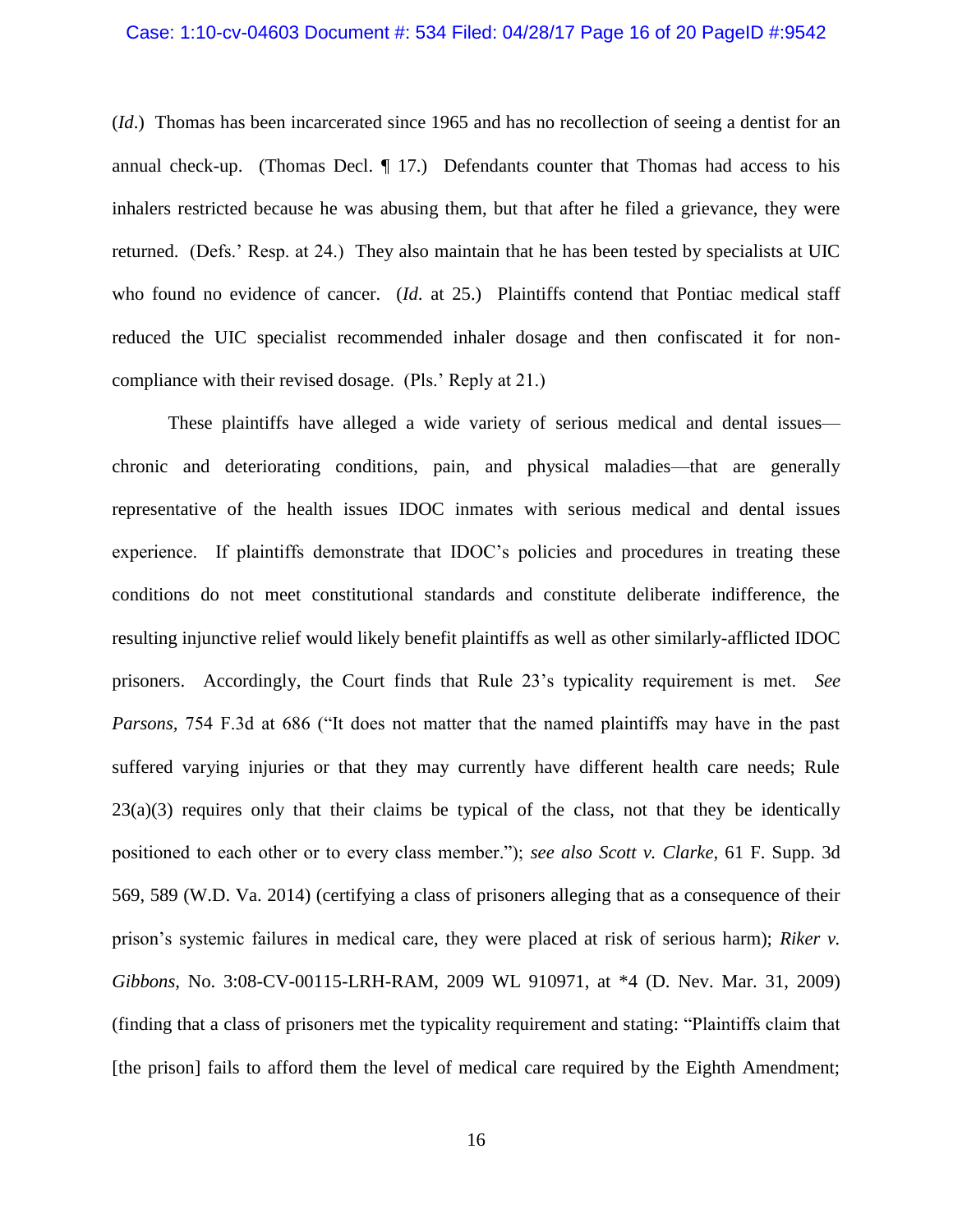#### Case: 1:10-cv-04603 Document #: 534 Filed: 04/28/17 Page 17 of 20 PageID #:9543

thus, on a general level, the Plaintiffs' injuries are identical. Further, on a more specific level, Plaintiffs allege they face a risk of injury and unnecessary pain due to [the prison's] inadequate medical system. Although the risk will differ according to each plaintiff's current medical condition, such differences do not defeat typicality giving Rule  $23(a)(3)$ 's permissive standards."). As with the plaintiffs in *Parsons*, descriptions of the named plaintiffs' experiences with IDOC's policies and practices "were not submitted to support individual Eighth Amendment claims; rather, the plaintiffs submitted [them] as evidence of the defendants' unlawful policies and practices, and as examples of the serious harm to which all inmates . . . are allegedly exposed." 754 F.3d at 672. Accordingly, the Court finds unavailing defendants' argument that none of the named plaintiffs have suffered constitutional deprivations. *See Braggs,* 317 F.R.D. at 664 ("For purposes of typicality, plaintiffs need to show that there are named plaintiffs who have been exposed to the policies or practices that create the substantial risk of serious harm they challenge, not that they have actually suffered harm in the past.").

### **Adequacy**

A class may be certified only if "the representative parties will fairly and adequately protect the interests of the class." Fed. R. Civ. P. 23(a)(4). Plaintiffs contend that, as individuals currently incarcerated in IDOC facilities, their interests are coextensive with those of the class and that they will therefore adequately and vigorously protect the class's interests. (Pls.' Mem. at 28.) Defendants do not challenge adequacy.

There is no evidence before the Court that indicates that any of the named plaintiffs have conflicting interests with members of the class they seek to represent or that they seek different relief for themselves than that which they seek for the class as a whole. Plaintiffs seek injunctive relief requiring defendants to provide care that meets constitutional standards and the serious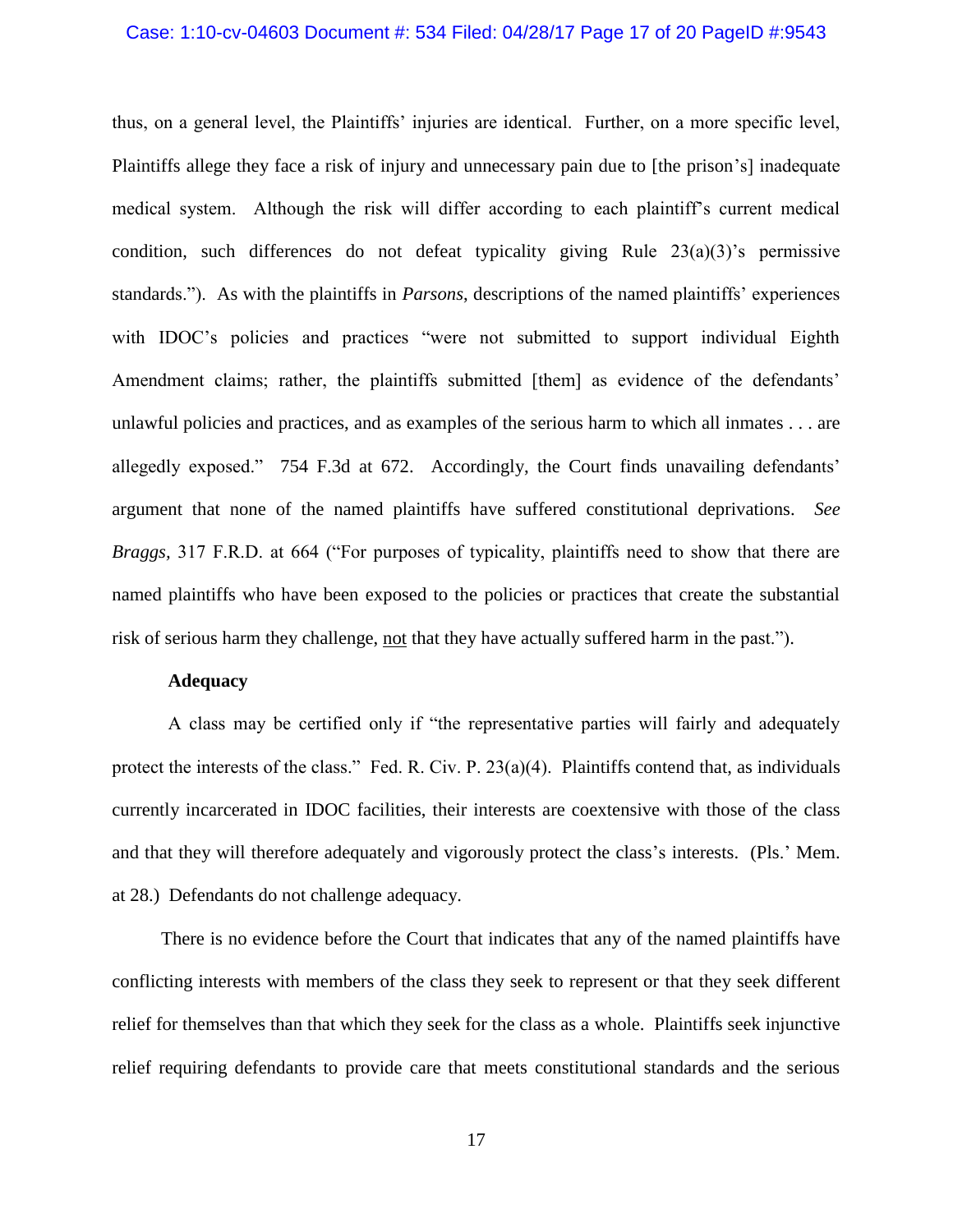#### Case: 1:10-cv-04603 Document #: 534 Filed: 04/28/17 Page 18 of 20 PageID #:9544

medical and dental needs of IDOC prisoners. Accordingly, the Court finds that the named plaintiffs serve as adequate class representatives. *See Riker,* 2009 WL 910971, at \*5 (finding that plaintiffs served as adequate class representatives for a class of prisoners even if they were pursuing their own separate actions for damages).

#### **Rule 23(b)(2)**

"A class action may be maintained if Rule 23(a) is satisfied" and one of the requirements under Rule 23(b) is met. Fed. R. Civ. P. 23(b). Plaintiffs bring this case pursuant to Rule 23(b)(2), which authorizes certification if "the party opposing the class has acted or refused to act on grounds that apply generally to the class, so that final injunctive relief or corresponding declaratory relief is appropriate respecting the class as a whole[.]" Fed. R. Civ. P. 23(b)(2); *see also Kartman v. State Farm Mut. Auto. Ins., Co.,* 634 F.3d 883, 892 (7th Cir. 2011).

Plaintiffs argue that class certification is appropriate because the injunction they seek addresses the systemic factors that place them at risk of physical harm. (Pls.' Mem. at 30.) Plaintiffs further contend that if they prevail, the resulting injunctive relief will apply to and benefit all members of the proposed class. (*Id*.) Defendants again counter that because the named plaintiffs have not been subjected to deliberate indifference, they cannot show that all class members are at risk of harm and thus there is no basis for injunctive relief. (Defs.' Resp. at 28.) Plaintiffs contend that defendants' argument ignores the evidence in the expert report and the judgment of other courts that systemic problems like those presented here require class certification. (Pls.' Reply at 23.)

The Court finds that plaintiffs have sufficiently alleged that defendants have provided deficient medical care on a systemic basis that jeopardizes the ongoing well-being of plaintiffs and other prisoners in IDOC with serious medical needs. If plaintiffs ultimately prevail, the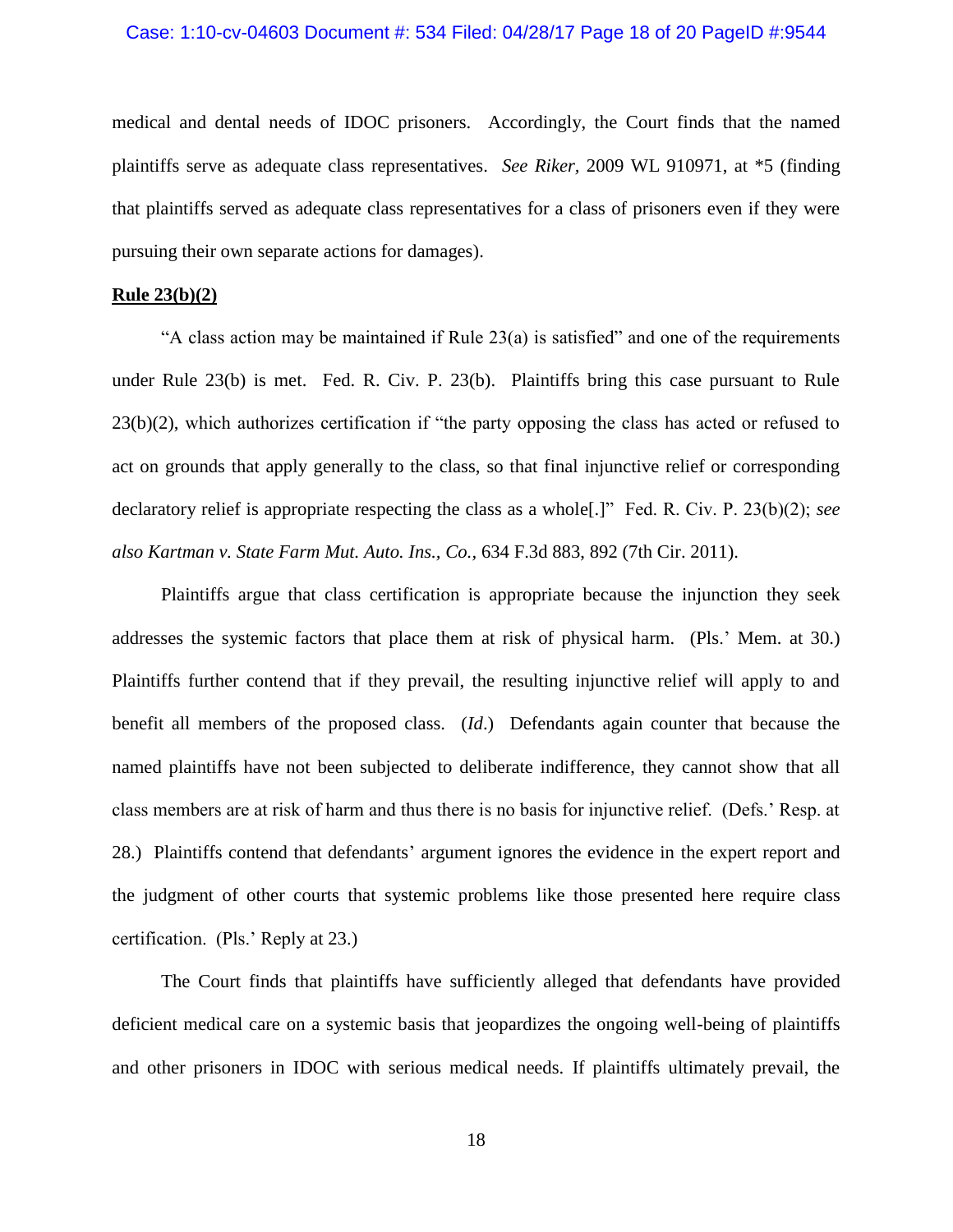## Case: 1:10-cv-04603 Document #: 534 Filed: 04/28/17 Page 19 of 20 PageID #:9545

resulting injunctive relief will apply to all class members. As many courts and commentators have recognized, this is exactly the type of case for which Rule  $23(b)(2)$  certification was intended. "[I]t should be noted that a common use of Rule 23(b)(2) is in prisoner actions brought to challenge various practices or rules in the prisons on the ground that they violate the constitution. For example, Rule 23(b)(2) class actions have been utilized to challenge prison policies or procedures alleged to . . . violate the prisoners' Eighth Amendment rights to be free from cruel and unusual punishment[.]" 7AA Charles Alan Wright et al., *Federal Practice and Procedure* § 1776.1. The requirements of Rule 23(b)(2) "are unquestionably satisfied when members of a putative class seek uniform injunctive or declaratory relief from policies or practices that are generally applicable to the class as a whole." *Parsons*, 754 F.3d at 688. In this case, all class members are "allegedly exposed to a substantial risk of serious harm by a specified set of centralized [IDOC] policies and practices[.] . . . While each . . . polic[y] . . . may not affect every member of the proposed class . . . in exactly the same way, they constitute shared grounds for all inmates in the proposed class[.]" *Id.* "[B]y allegedly establishing systemic policies and practices that place every inmate . . . in peril, and by allegedly doing so with deliberate indifference to the resulting risk of serious harm to them, the defendants have acted on grounds that apply generally to the proposed class  $\dots$ , rendering certification under Rule 23(b)(2) appropriate." *Id.* at 688-89. The Court grants class certification under Rule 23(b)(2).

#### **Rule 23(g)**

Finally, plaintiffs assert that their counsel from the ACLU, Seyfarth Shaw LLP, and Uptown People's Law Center are qualified, experienced, and capable of conducting the proposed litigation. (Pls.' Mem. at 28.) In support, plaintiffs rely on counsel's years of experience identifying, investigating, and developing plaintiffs' claims. (*Id*. at 29; Ex. 24.) Defendants